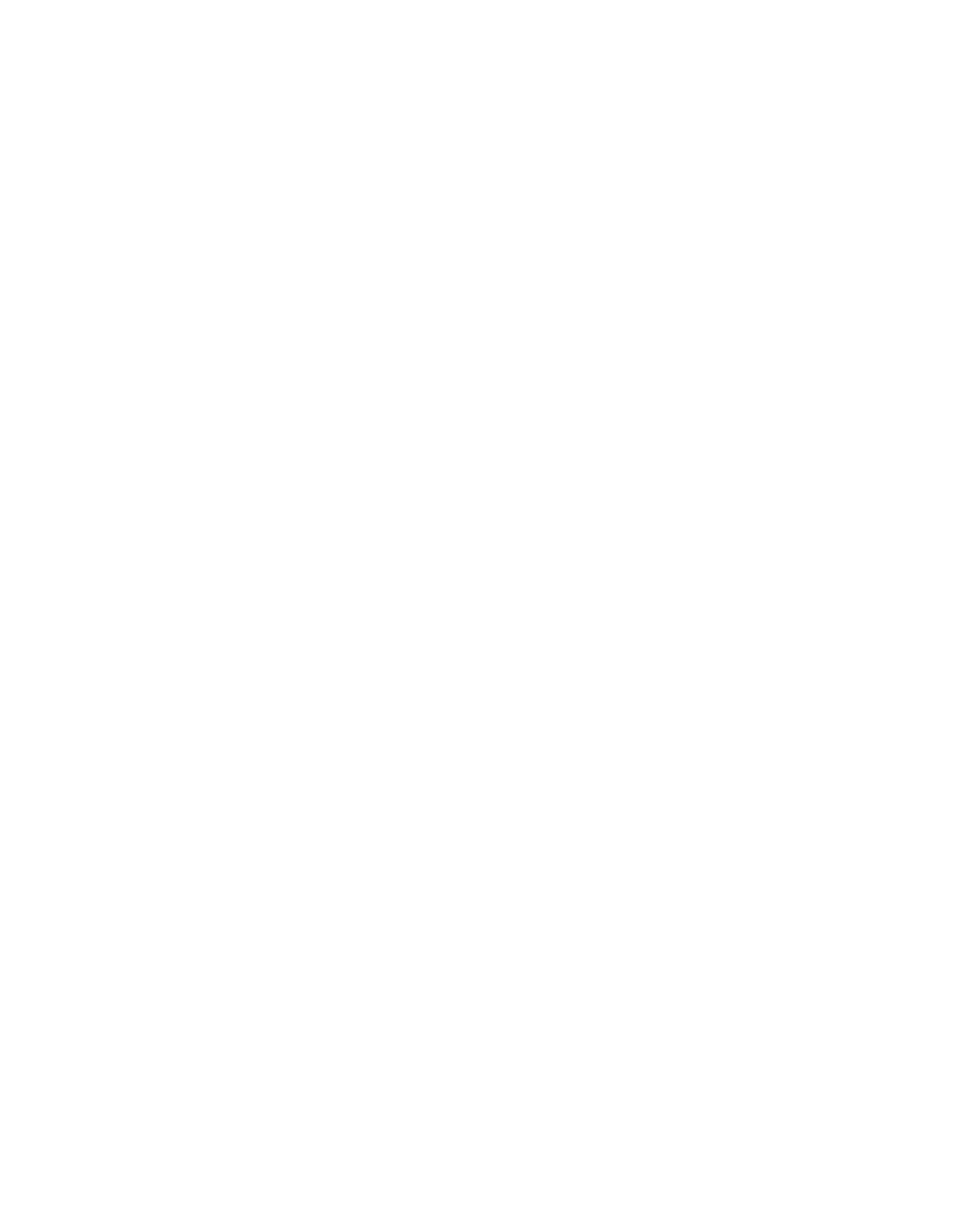

# **(BILL NO. 10 OF 2010)**

A

BILL

Entitled

**AN ACT** TO AMEND THE CUSTOMS VALUATION ACT 2009

**ENACTED** by the National Parliament of Solomon Islands.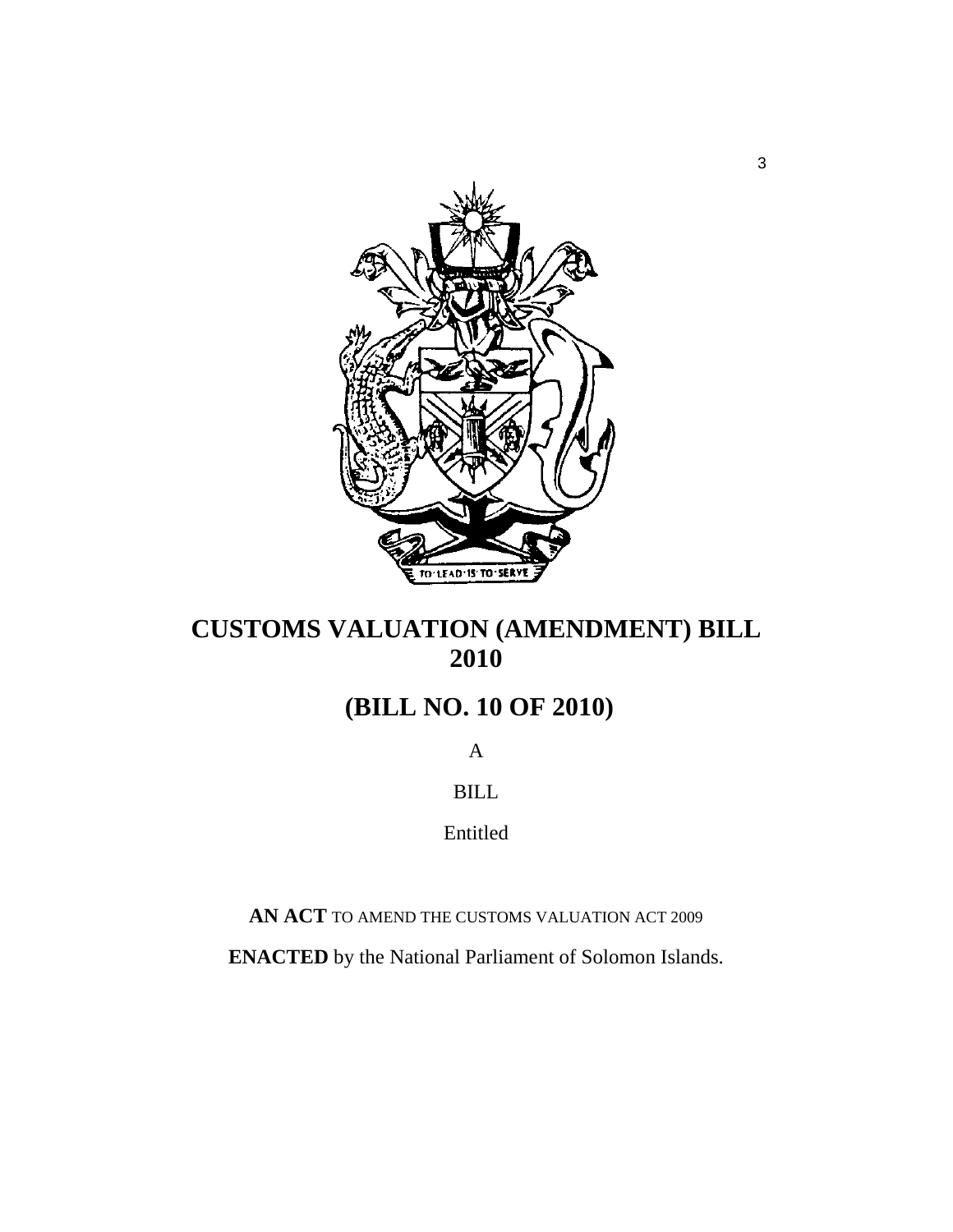| Short title and<br>commencement              | 1. | This Act may be cited as the Customs Valuation<br>(1)<br>(Amendment) Act 2010, and commences on the same day as the<br>commencement of the Customs Valuation Act 2009. |                       |                                                                                                                                                                                                                                                                             |  |  |  |
|----------------------------------------------|----|------------------------------------------------------------------------------------------------------------------------------------------------------------------------|-----------------------|-----------------------------------------------------------------------------------------------------------------------------------------------------------------------------------------------------------------------------------------------------------------------------|--|--|--|
|                                              |    | In this Act, the Customs Valuation Act 2009 is<br>(2)<br>referred to as "principal Act".                                                                               |                       |                                                                                                                                                                                                                                                                             |  |  |  |
| Section 7 of the<br>principal Act<br>amended | 2. | Section 7 of the principal Act is amended –                                                                                                                            |                       |                                                                                                                                                                                                                                                                             |  |  |  |
|                                              |    | (a)                                                                                                                                                                    |                       | in subsection (1), by adding "or any other prescribed<br>amount" at the end of that subsection; and                                                                                                                                                                         |  |  |  |
|                                              |    | (b)                                                                                                                                                                    | in subsection $(2)$ – |                                                                                                                                                                                                                                                                             |  |  |  |
|                                              |    |                                                                                                                                                                        | (i)                   | by repealing paragraph (e) and substituting<br>the following new paragraph -                                                                                                                                                                                                |  |  |  |
|                                              |    |                                                                                                                                                                        |                       | $\degree$ (e)<br>the costs of transportation and<br>insurance of, and the loading,<br>unloading, and handling charges and<br>other charges and expenses associated<br>with the transportation of the goods<br>until the goods have been imported into<br>Solomon Islands;"; |  |  |  |
|                                              |    |                                                                                                                                                                        | (ii)                  | by adding "and" at the end of paragraph (f);                                                                                                                                                                                                                                |  |  |  |
|                                              |    |                                                                                                                                                                        | (iii)                 | by repealing paragraph (g); and                                                                                                                                                                                                                                             |  |  |  |
|                                              |    |                                                                                                                                                                        | (iv)                  | by renumbering paragraph (h) as paragraph<br>$(g)$ .                                                                                                                                                                                                                        |  |  |  |
| Section 8 of the<br>principal Act<br>amended | 3. | Section 8 of the principal Act is amended -                                                                                                                            |                       |                                                                                                                                                                                                                                                                             |  |  |  |
|                                              |    | (a)                                                                                                                                                                    |                       | in subsection $(4)$ –                                                                                                                                                                                                                                                       |  |  |  |
|                                              |    |                                                                                                                                                                        | (i)                   | by deleting "or" at the end of paragraph (b);                                                                                                                                                                                                                               |  |  |  |

4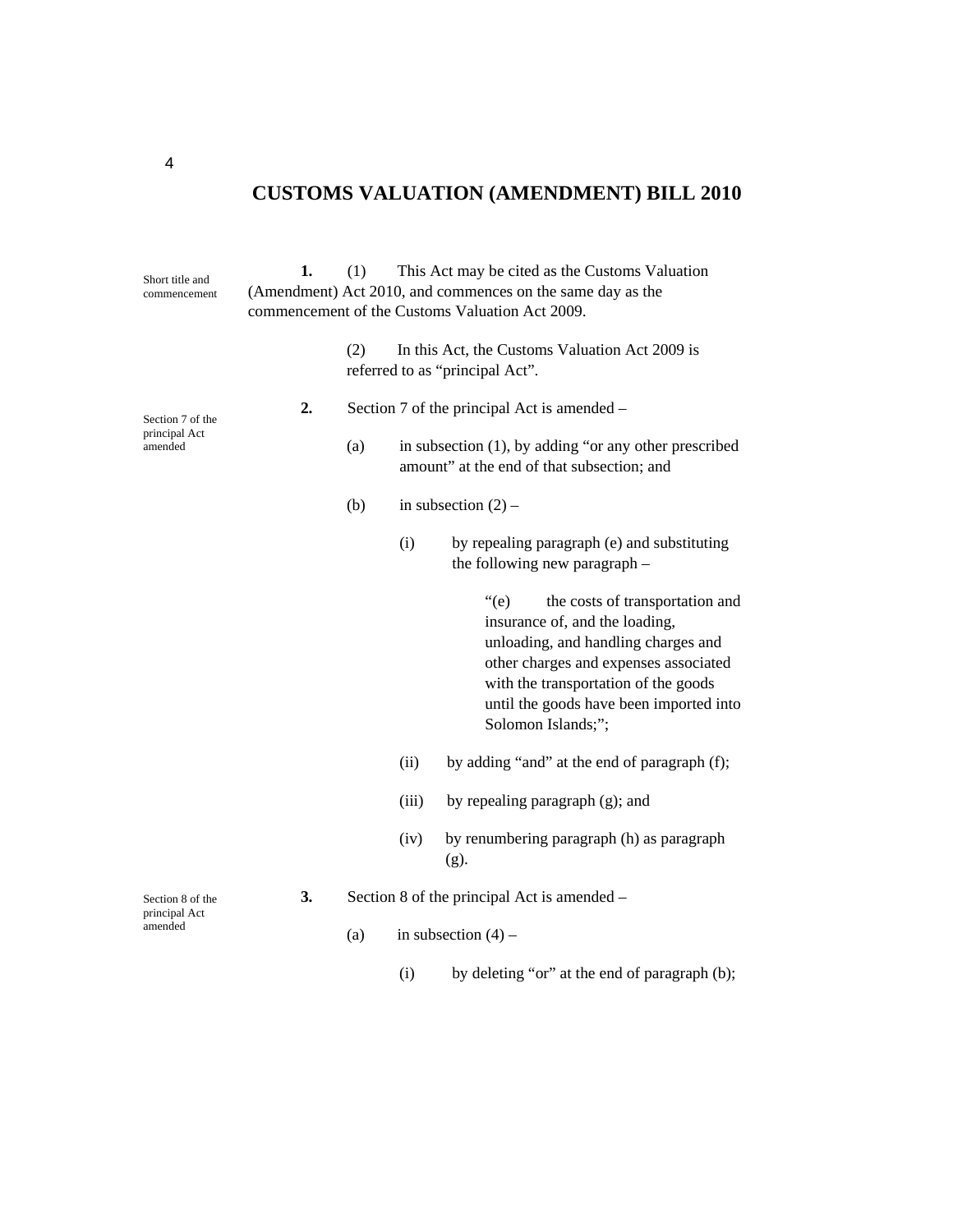|     |     | by deleting the full stop at the end of<br>(ii)<br>paragraph (c) and substituting instead a semi-<br>colon and "or"; and |                                                                                                                  |  |  |  |  |  |
|-----|-----|--------------------------------------------------------------------------------------------------------------------------|------------------------------------------------------------------------------------------------------------------|--|--|--|--|--|
|     |     | (iii)                                                                                                                    | by adding the following new paragraph –                                                                          |  |  |  |  |  |
|     |     |                                                                                                                          | " $(d)$ "<br>any other prescribed conditions."; and                                                              |  |  |  |  |  |
| (b) |     | in subsection $(5)$ –                                                                                                    |                                                                                                                  |  |  |  |  |  |
|     |     | (i)                                                                                                                      |                                                                                                                  |  |  |  |  |  |
|     |     | (ii)<br>by deleting the full stop at the end of<br>paragraph (b) and substituting instead a<br>semi-colon and "and"; and |                                                                                                                  |  |  |  |  |  |
|     |     | (iii)                                                                                                                    | by adding the following new paragraph –                                                                          |  |  |  |  |  |
|     |     |                                                                                                                          | "(c) any other prescribed matter.".                                                                              |  |  |  |  |  |
| 4.  |     | Section $10(1)$ of the principal Act is amended –<br>Section 10 of the                                                   |                                                                                                                  |  |  |  |  |  |
|     | (a) | principal Act<br>amended<br>by deleting "or" at the end of paragraph (c);                                                |                                                                                                                  |  |  |  |  |  |
|     | (b) | and                                                                                                                      | by deleting the full stop at the end of paragraph<br>(d)(ii) and substituting instead a semi-colon and "or";     |  |  |  |  |  |
| (c) |     | by adding the following new paragraph -                                                                                  |                                                                                                                  |  |  |  |  |  |
|     |     | $\degree$ (e)<br>any other prescribed circumstances.".                                                                   |                                                                                                                  |  |  |  |  |  |
| 5.  |     | Section 11 of the<br>Section 11 of the principal Act is amended –<br>principal Act                                       |                                                                                                                  |  |  |  |  |  |
|     | (a) | amended<br>in subsection $(3)$ –                                                                                         |                                                                                                                  |  |  |  |  |  |
|     |     | (i)                                                                                                                      | by deleting "and" at the end of paragraph<br>(a);                                                                |  |  |  |  |  |
|     |     | (ii)                                                                                                                     | by deleting the full stop at the end of<br>paragraph (b) and substituting instead a<br>semi-colon and "and"; and |  |  |  |  |  |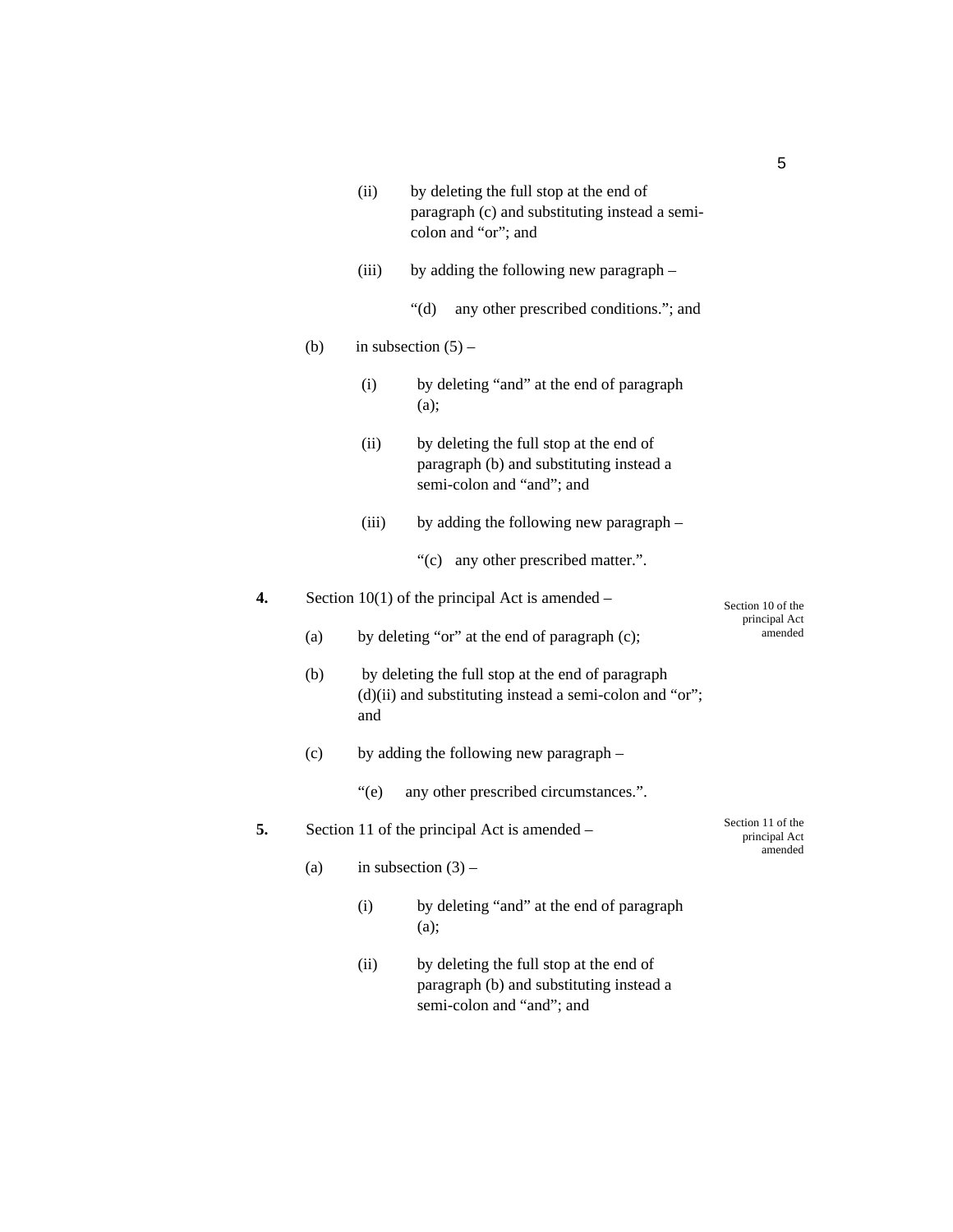|                          |    |                                              | (iii)                                                                                                        | by adding the following new paragraph –                                                                          |
|--------------------------|----|----------------------------------------------|--------------------------------------------------------------------------------------------------------------|------------------------------------------------------------------------------------------------------------------|
|                          |    |                                              |                                                                                                              | with any other prescribed matter.";<br>$\degree$ (c)<br>and                                                      |
|                          |    | (b)                                          |                                                                                                              | in subsection $(4)$ –                                                                                            |
|                          |    |                                              | (i)                                                                                                          | by deleting "and" at the end of paragraph<br>(c);                                                                |
|                          |    |                                              | (ii)                                                                                                         | by deleting the full stop at the end of<br>paragraph (d) and substituting instead a<br>semi-colon and "and"; and |
|                          |    |                                              | (iii)                                                                                                        | by adding the following new paragraph -                                                                          |
|                          |    |                                              |                                                                                                              | $\degree$ (e)<br>any other prescribed matter.".                                                                  |
| Section 13 of the        | 6. | Section 13 of the principal Act is amended – |                                                                                                              |                                                                                                                  |
| principal Act<br>amended |    | (a)                                          |                                                                                                              | by deleting "or" at the end of paragraph (f);                                                                    |
|                          |    | (b)                                          | by deleting the full stop at the end of paragraph (g)<br>and substituting instead a semi-colon and "or"; and |                                                                                                                  |
|                          |    | (c)                                          |                                                                                                              | by adding the following new paragraph -                                                                          |
|                          |    |                                              | " $(h)$                                                                                                      | any other prescribed matter.".                                                                                   |

6